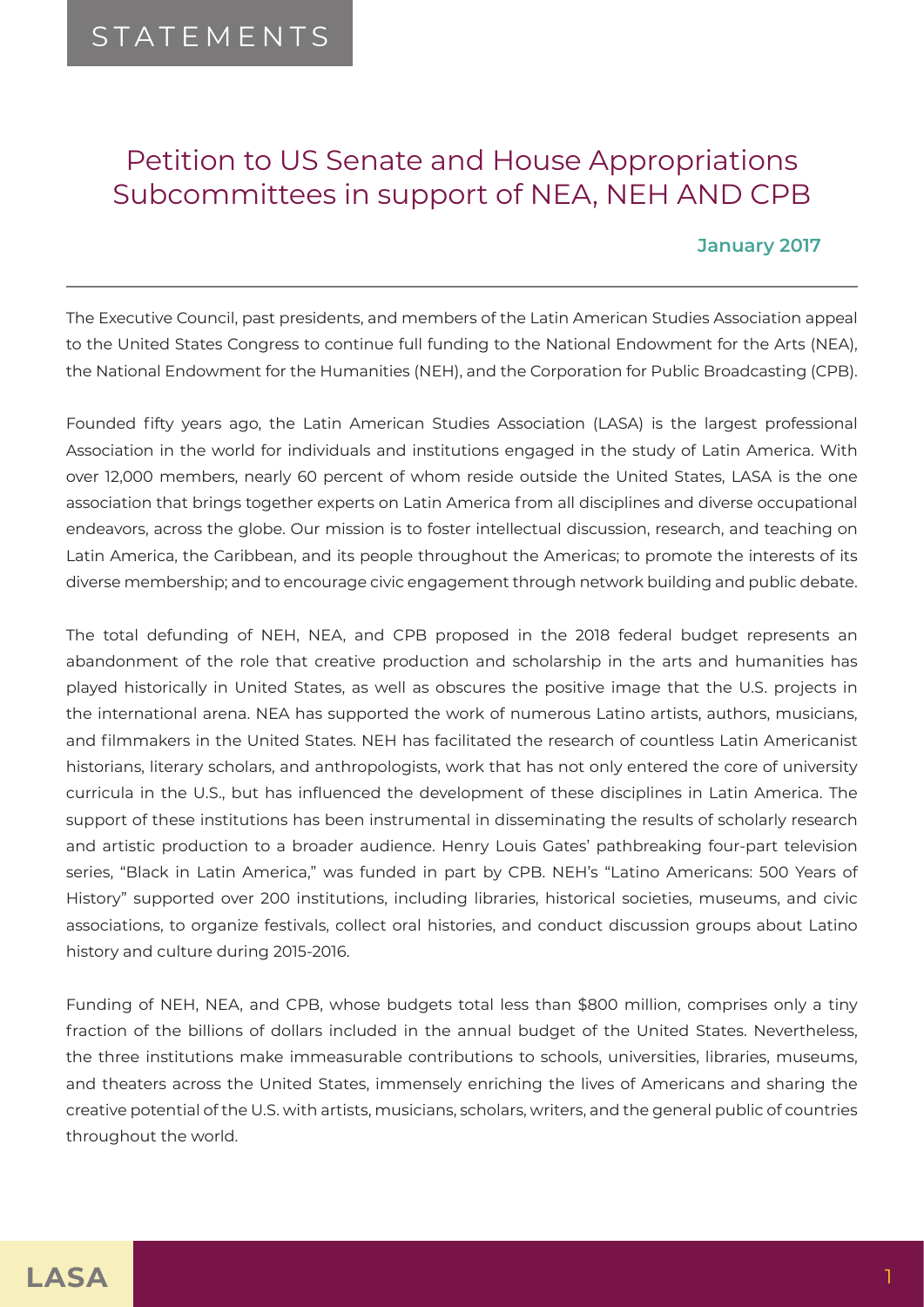We petition you to continue to fully fund the NEH, NEA, and CPB, ensuring that the United States remains a beacon for creativity and the production of knowledge.

## **Past presidents of the Latin American Studies Association**

- Sonia E. Álvarez, University of Massachusetts, Amherst
- Debra, Castillo, Cornell University
- John Coatsworth, Provost, Columbia University
- Carmen Diana Deere, University of Florida
- Jorge I. Dominguez, Harvard University
- Paul Drake, University of California, San Diego
- Susan Eckstein, Boston University
- Merilee Grindle, Harvard University
- Eric Hershberg, American University
- Thomas Holloway, University of California, Davis
- Evelyne Huber, University of North Carolina, Chapel Hill
- Jane Jaquette, Occidental College
- Cynthia McClintock, George Washington University
- Marysa Navarro Aranguren, Dartmouth College and Harvard University
- Riordan Roett III, Johns Hopkins University
- Lars Schoultz, University of North Carolina, Chapel Hill
- Maria Herminia Tavares de Almeida, Universidade de São Paulo

### **Current LASA officers and members of the Executive Council**

- Joanne Rappaport, President, Georgetown University
- Gilbert Joseph, Immediate Past President, Yale University
- Aldo Panfichi, Vice President / President Elect, Pontificia Universidad Católica del Perú
- Patricia Tovar, Treasurer, John Jay College
- Jo-Marie Burt, Executive Council Member, George Mason University
- Evelina Dagnino, Executive Council Member, Universidade Estadual de Campinas
- Robin Lauren Derby, Executive Council Member, University of California, Los Angeles
- Claudia Ferman, Executive Council Member, University of Richmond
- Maria Helena Machado, Executive Council Member, Universidade de São Paulo
- Daniela Spenser, Executive Council Member, CIESAS Mexico City
- Aníbal Pérez-Liñán, Latin American Research Review Editor-in-Chief, University of Pittsburgh